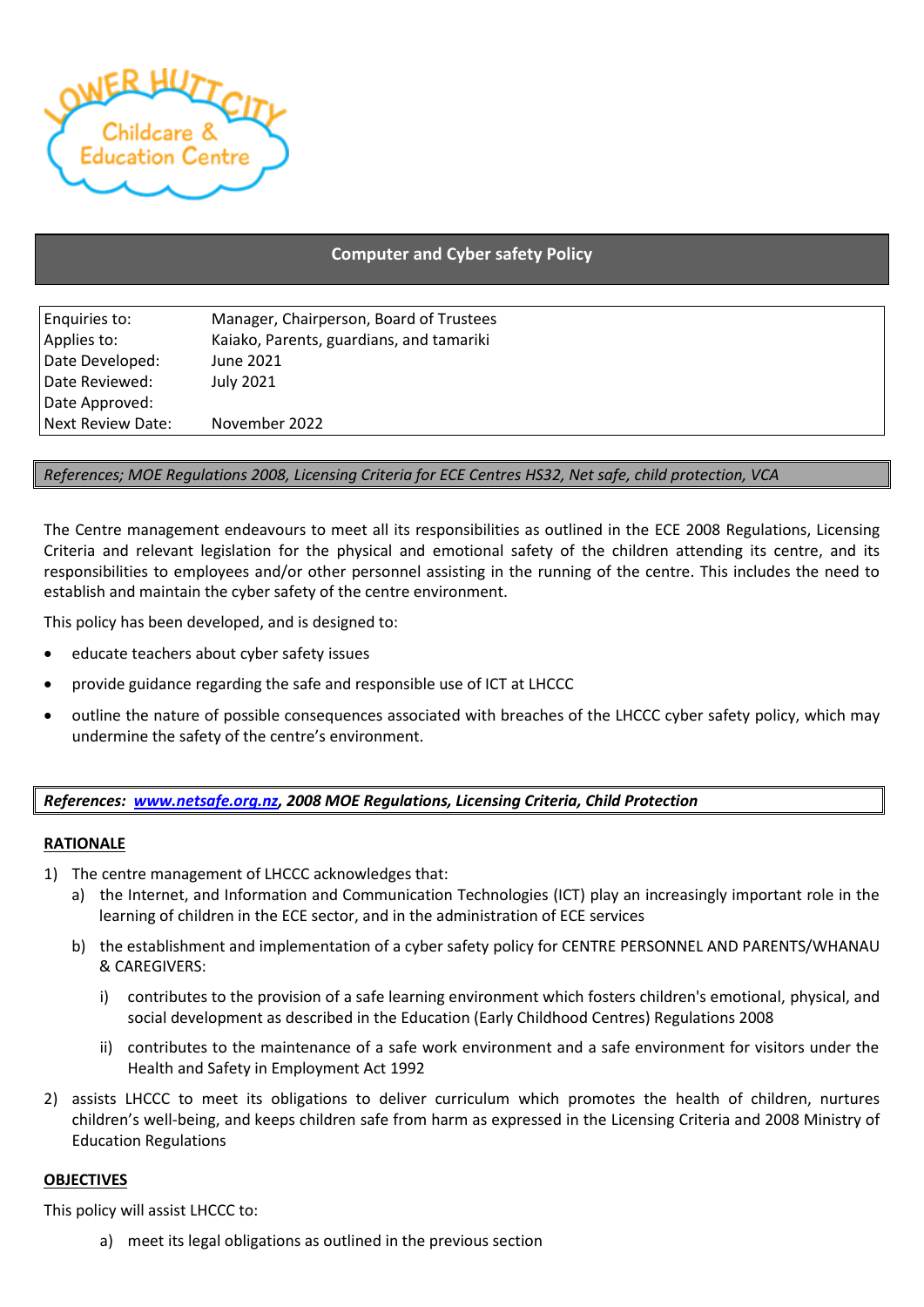- b) provide guidance to teachers/staff, parents/whānau and visitors regarding the safe and responsible use of ICT at LHCCC or at related activities
- c) educate members of the LHCCC community regarding the safe and responsible use of ICT.

### **DEFINITION OF CYBERSAFETY**

Management uses the following definition of Cyber safety at the centre:

- a) the safe and responsible operation/use, at any time, on *or* off the centre site, and by any person, of the *centre's* Internet facilities, network, and associated ICT equipment/devices, such as computers and laptops, digital cameras, mobile phones, and other devices noted on the cover of this document
- b) the safe and responsible use by anyone, of any *privately-owned* ICT equipment/devices on the centre site, or at a centre-related activity.

Note that examples of a 'centre-related activity' include, but are not limited to, an excursion, or cultural event, *wherever its location*.

### **CYBER SAFETY PRACTICES AT LOWER HUTT CITY CHILDCARE AND EDUCATION CENTRE**

### **1) The LHCCC programme of cyber safety**

Management requires that the Centre Manager puts in place a cyber safety programme. This programme should include:

- a) This cyber safety policy, for teachers/staff and parents/whānau
- b) security systems which represent good practice including.
	- i) updated anti-virus software
		- ii) updated firewall software or hardware
		- iii) updated anti-spyware software
		- iv) regularly patched operating systems
		- v) secure storage of ICT equipment/devices
- c) cyber safety education for educators and other personnel, children, and for the centre's community (e.g. Net Safe pamphlets, and Net Safe training modules developed specifically for the ECE sector).
- d) It is imperative that everybody understands their responsibilities with respect to acceptable use if ICT.

### **2) Permitted use**

Use of the LHCCC computer network, Internet access facilities, computers, and other centre-owned ICT equipment/devices (including mobile phones) on or off the centre site, is restricted to:

- a) persons contracted to carry out work at the centre *and* at the discretion of the Centre Manager such as trades people or technicians
- b) centre-related activities
- c) personal usage by teachers (such as professional development) which is appropriate (see point 5) to the centre learning environment and is of a reasonable amount.

### **3) Parents/caregivers consent for children to use ICT**

The enrolment procedure clearly indicates that by enrolling their child, parents and caregivers agree to their child using or being involved with the use of ICT as part of the learning environment.

## **4) Privately-owned/leased ICT equipment/devices**

Kaiko will not use private devices such as cell phones to take photos of videos of tamariki for documentation purposes. LHCCC provides cameras for this purpose.

### **5) Appropriateness of use and content to LHCCC learning environment**

The Centre Manager will provide guidelines as to what is considered appropriate to the centre learning environment, including the taking of photographs or video. Personal work or data may not be stored on business computers.

### **6) User accounts and passwords**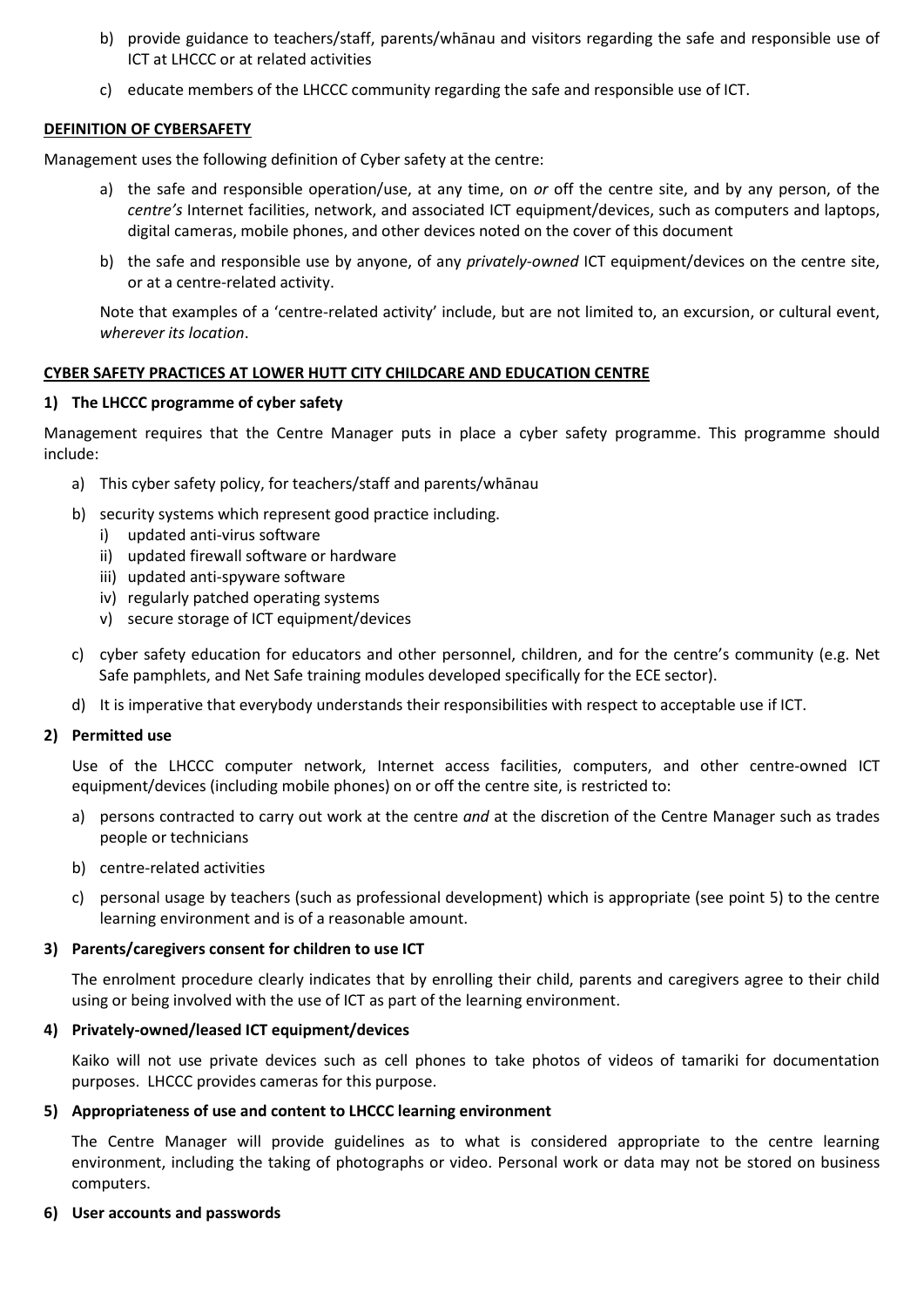Access to the centre's computer network, computers, and Internet access facilities, requires a password protected personal user account.

- It is important that passwords are strong. It is recommended that a password:
- a) uses a combination of upper- and lower-case letters, numbers and other characters
- b) is a minimum of 8 characters in length
- c) is changed regularly.

### **7) Filtering and monitoring**

- a) The centre may utilise filtering and/or monitoring software where appropriate, to restrict access to certain websites and data, including email
- b) The centre reserves the right to monitor, access, and review all use of centre-owned ICT equipment/devices. This includes personal emails sent and received using the centre's computers and/or network facilities, either during or outside centre hours. Computer equipment must not be removed from the centre premises without the prior approval of the centre manager.

### **8) Ownership of electronic files or data**

Any electronic data or files created or modified for the purpose of completing work on behalf of LHCCC on any ICT, regardless of who owns the ICT, are the property of LHCCC. No staff should copy files or email files to an external address, save on a memory stick or CD for work on a non centre computer, i.e. home computer without the approval of the centre manager.

### **9) Auditing**

- a) The Board of Trustees may from time to time, at its discretion, but no obligation to do so, conduct an audit of its computer network, Internet access facilities, computers and other centre ICT equipment/devices.
- b) Conducting an audit does not give any representative of LHCCC the right to enter the home of teachers/staff, nor the right to seize or search any ICT equipment/devices belonging to that person.

### **10) Performing work-related duties at home using privately-owned equipment/devices**

Where it is necessary for teachers or parents/whānau to regularly perform centre-related duties (e.g. centre accounts or official correspondence) on privately-owned ICT equipment/devices at home, this work should be authorised by the centre manager outlining the work and the purpose.

### **11) Inappropriate activities/material**

- a) LHCCC will take all reasonable steps to filter or screen all material accessed using the centre's network or Internet access facilities. However, when using a global information system such as the Internet, it may not always be possible for the centre to restrict access to all such material. This may include material which is **inappropriate** in the centre learning environment, **dangerous,** or **objectionable** as defined in the Films, Videos and Publications Classification Act 1993.
- b) While using the LHCCC network, Internet access facilities or ICT equipment/devices, **or using any privatelyowned ICT equipment/devices at the centre or at any centre-related activity**, no person may:
	- i) initiate access to, or be involved with, inappropriate, dangerous, illegal or objectionable material or activities
	- ii) save or distribute such material by copying, storing, or printing
- c) Accidental access to inappropriate material:

## By parents, caregivers, or other visitors

In the event of accidental access to any inappropriate material by parents/whanau, or other visitor, a member of the Teaching team should be consulted.

Where the material is clearly of a more serious nature, or appears to be illegal, users should:

- 1. remove the material from view (by closing or minimising the window, turning off the monitor, or shutting down the device)
- 2. report the incident immediately to the Centre Manager.

### By Kaiako

In the event of accidental access of inappropriate material at the lower range of seriousness (e.g. Spam), the centre manager should delete the material.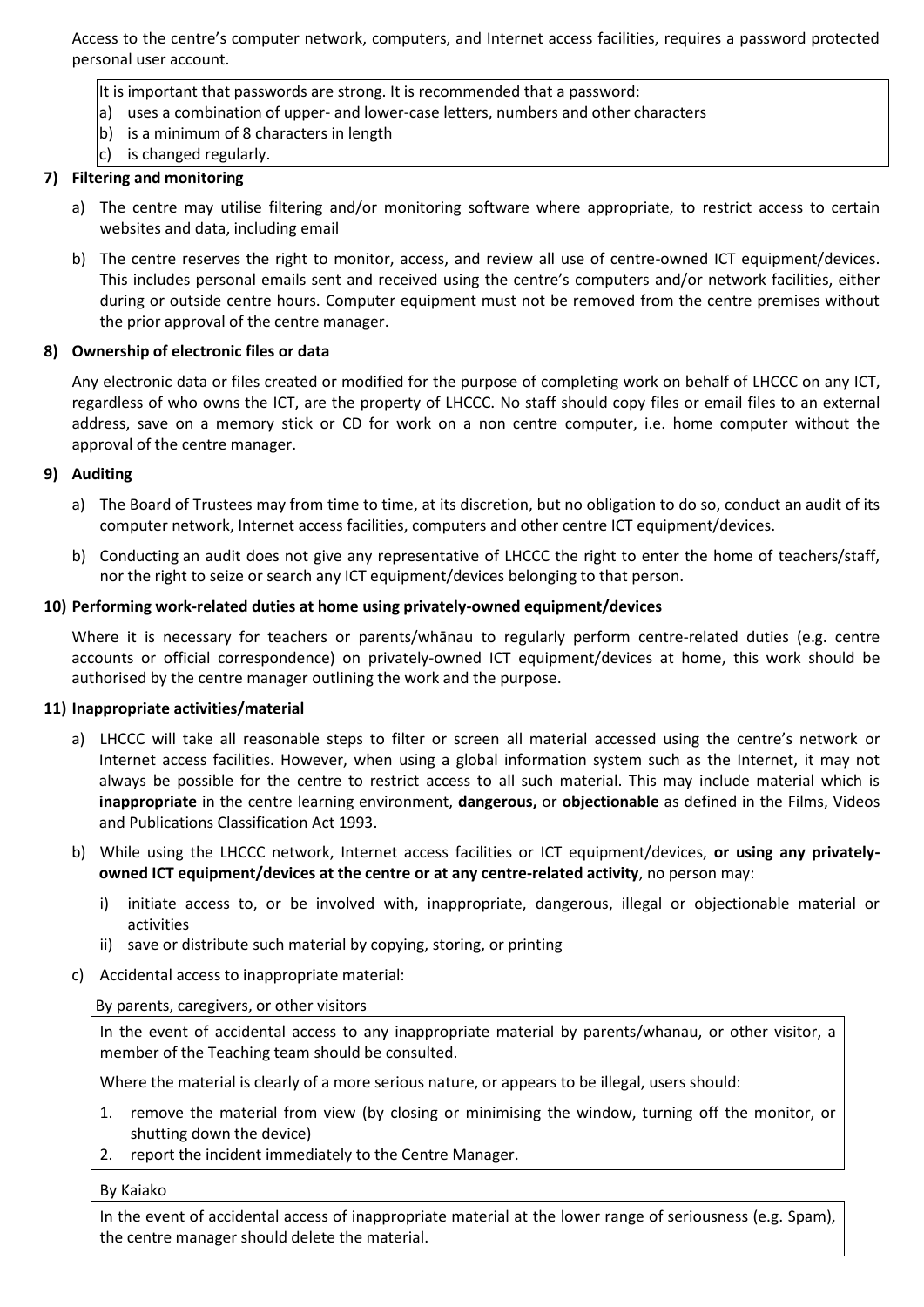If the nature of such material is somewhat more serious, (e.g. spam containing inappropriate but not illegal images), delete it and log the incident in writing to the centre Manager. If uncertain as to the seriousness of the incident, the centre management/Board should be consulted. When in doubt, log the incident.

In the event of accidental access of inappropriate material clearly of a much more serious nature, or of material which appears to be illegal, users should:

- 1. remove the material from view (by closing or minimising the window, or turning off the monitor)
- 2. report the incident immediately to centre management who will take such further action as may be required under this policy.

Documentation will be kept file by the centre manger.

### **12) Unauthorised software or hardware**

Authorisation from the centre manager must be gained before any attempts to download, install, connect or utilise any unauthorised software or hardware onto or with any LHCCC ICT equipment/devices. This includes use of such technologies as Bluetooth, infrared, and wireless, and any similar technologies which have been, or may be developed. Any user seeking authorisation should speak with the centre manager.

### **13) Children's use of the Internet and email.**

a) Children will be actively supervised when accessing the Internet on the centre's site or at any centre-related activity

### **14) Confidentiality and privacy**

- a) The principles of confidentiality and privacy extend to accessing or inadvertently viewing information about personnel, or children and their families, which is stored on the centre's network or any device
- b) Privacy laws are such that teachers should seek advice from centre management regarding matters such as the collection and/or display/publication of images (such as personal images of children or adults), as well as text.
- c) Ministry of Education guidelines should be followed regarding issues of privacy, safety and copyright associated with the online publication of children's personal details or work. Permission for sharing on Edcua is signed for by parent on the enrolment form.

### **15) Posting material**

- a) All material submitted for publication on the centre Internet site should be appropriate to the centre's learning environment
- b) Such material can be posted only by those given the authority to do so by the centre management
- c) The centre management should be consulted regarding links to appropriate websites being placed on the centre's Internet (or browser homepages) to provide quick access to particular sites.
- d) Involvement as a representative of LHCCC with any non-centre website including Facebook must be with the approval of the centre management.
- e) Photos of children to be posted in the website will have signed parent permission.

### **16) Cyber safety training**

Where personnel who supervise children's use of ICT indicate they require additional training/professional development in order to safely carry out their duties, the manager will consult with agencies which provide such training (such as NetSafe,).

### **17) Breaches of this policy**

- a) Breaches of this policy can undermine the values of the centre and the safety of the learning environment
- b) Any breach which is deemed harmful to the safety of the centre (for example, involvement with inappropriate material, or the use of ICT to facilitate anti-social behaviour such as harassment), may constitute serious misconduct. The centre will respond to any breach of the use agreement in an appropriate manner, taking into account all relevant factors, including any enrolment agreement, and any contractual and/or statutory obligations